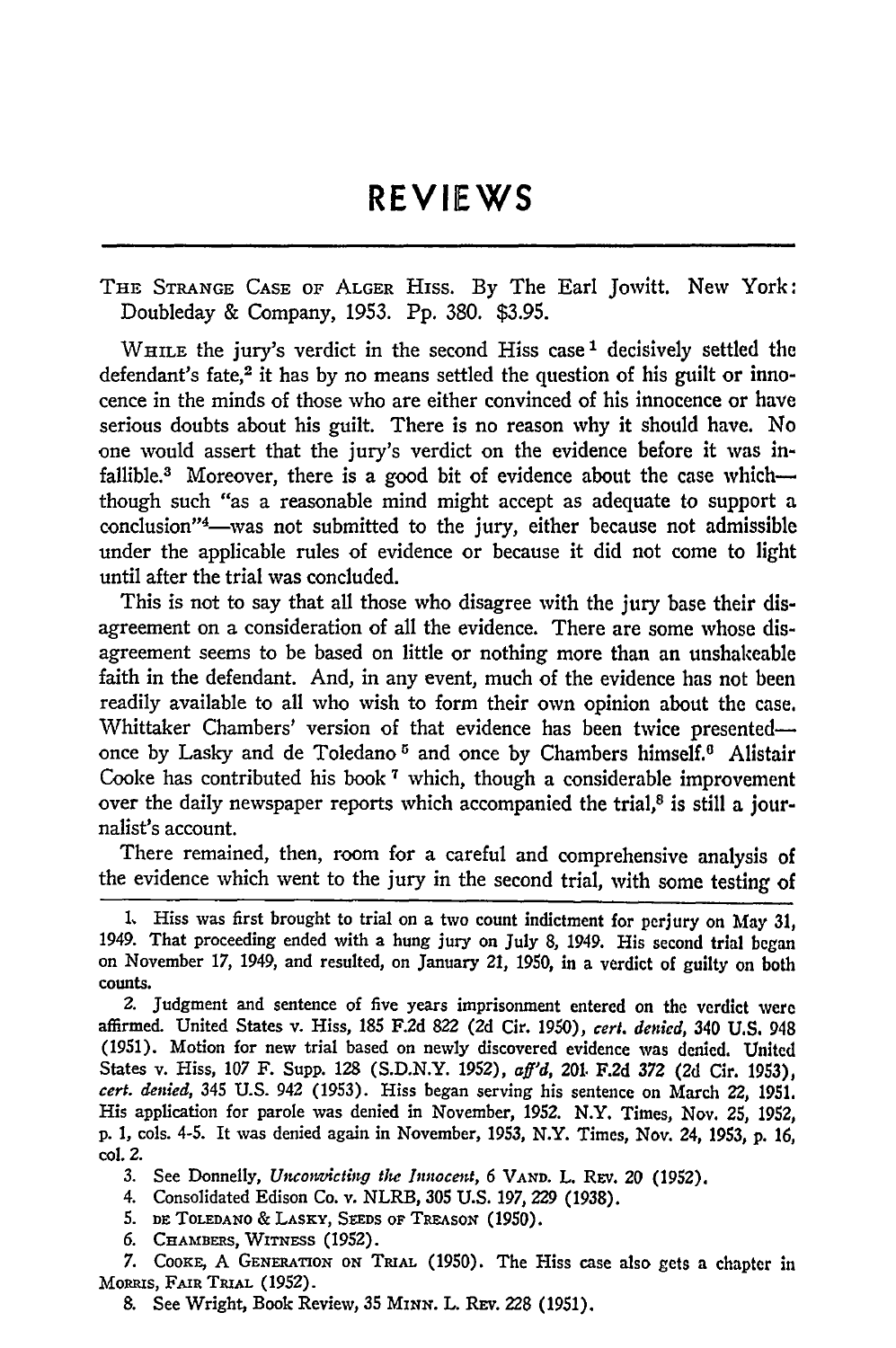## *REVIEWS*

that evidence against now-disclosed matters not submitted to the jury. This is precisely what The Earl Jowitt set himself to do in this fourth book on the Hiss case. He emerges from his task with serious doubts about Hiss' guilt. While I have similarly grave doubts on that  $score<sup>0</sup>$  I do not find Jowitt's account either persuasive to his conclusion or accurate in its presentation. One difficulty is that Jowitt is too consciously the English observer of an American phenomenon. At times this is merely amusing ("Wadleigh, I regret to say, though born in America, was educated in England"), but it seems also to have made it impossible for Jowitt to view in proper perspective much of the evidence which does not bear directly on matters charged in the indictment.

I

The charges on which Hiss was tried were that he perjured himself when he told the grand jury **(1)** that he had never turned over Government documents to Chambers or any other unauthorized person, and (2) that he had not seen Chambers after January **1,** 1937. But at both trials a great mass of testimony was given by Mr. and Mrs. Chambers about their social relations with Mr. and Mrs. Hiss-most of it covering the years **1935** and **1936.** Much of this evidence—Jowitt never tires of reminding the reader—"would have been inadmissible in England." And, since he does not believe it should have been admitted, Jowitt seems unable to appreciate its relevance.

One very good reason for its being admitted here, however, is that it was not objected to.<sup>10</sup> As a consequence, the record now contains the Chambers version of a long and intimate relationship involving numerous trips taken with the Hisses and visits to and from the Hisses. And this is further supported by testimony of *Mr.* and Mrs. Chambers to detailed recollections of the various Hiss residences between 1934 and 1938. It is supported to some extent also by the testimony of Edith Murray, a surprise rebuttal vitness who was called by the Government at the end of the second trial to testify that she had worked as a maid for Chambers and had seen Mrs. Hiss three or four times and Alger Hiss once at the Chambers home in 1935-36. Against all this is Hiss' insistence that he had known Chambers-as George Crosleyonly slightly and for a brief period which ended in 1936, with the consequent denial by Mr. and Mrs. Hiss of most of the instances of social contact covered by the Chambers testimony.

Obviously, someone is deliberately lying here. And a decision to credit one version or the other cannot be considered irrelevant to the ultimate decision

**<sup>9.</sup> My** doubts are not based on any belief in the extraordinary persuasiveness of Hiss' testimony nor on any opinion about Hiss' character-about which I have no information. Rather, as I have indicated elsewhere, they are based on the inherent inconsistencies and improbabilities I find in Chambers' various versions of his story and on the revelations about his character contained in his book, *Witness.* Book Review, Frontier Magazine, August, 1952, **p. 15.**

**<sup>10.</sup>** Transcript of Record, **pp.** 242-53, 262-4, **266-9,** 277-9, **956-70,** United States v. Hiss, **185** F.2d 822 (2d Cir. 1950).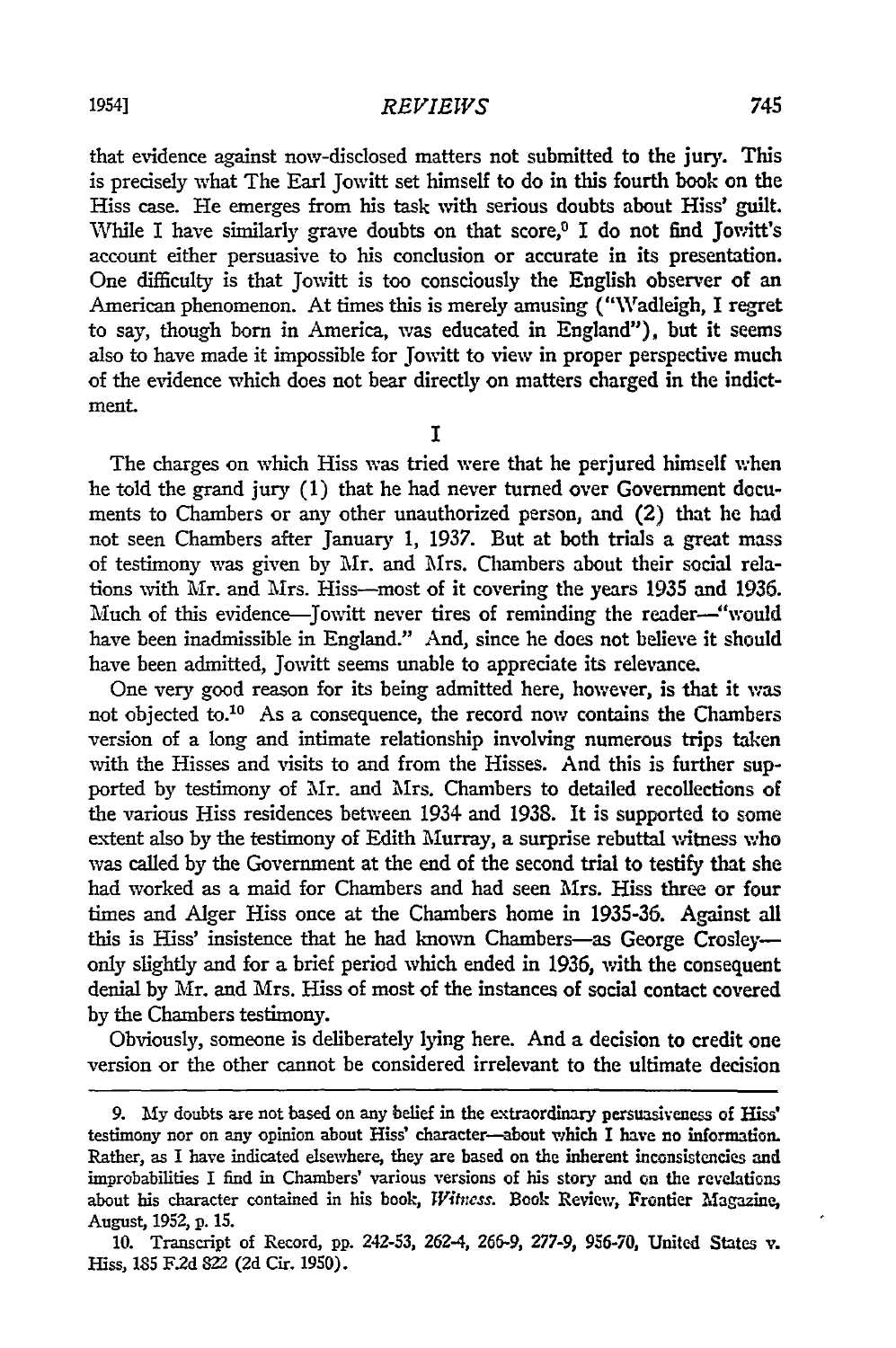of Hiss' guilt or innocence of the matters charged, since that decision also necessarily involves a finding that either Hiss or Chambers is lying.11

Jowitt never recognizes that the conflicting evidence about social relations has this significance. If he **had** recognized it, he might have assembled as a pattern of impeachment-in addition to Chambers' long history of admitted perjuries <sup>12</sup>—certain defects in the Chambers testimony which he either mentions at random or overlooks entirely:

**(1)** Although the Chambers testimony detailed a number of automobile trips with the Hisses-four in **1935** and one in 1937-only one of these trips involved any contact with third parties who could corroborate or deny the Chambers story. That was an overnight trip in **1937** in the course of which Chambers called on Harry Dexter White in Peterborough, New Hampshire. But Chambers did not recall this trip at all until his testimony at the first trial, a year after White's death.13 In his appearance before the Un-American Activities Committee while White was still alive, Chambers testified that he had not taken any overnight trips with the Hisses.14 **By** the time of the second trial he had recalled another overnight trip with Alger Hiss in **1935** which no one could corroborate. <sup>15</sup>

(2) When he testified before the Un-American Activities Committee in August, 1948, Chambers could remember virtually nothing about the floor plans, decorations, or furnishings of the four Hiss residences which he claimed to have visited.16 **By** the time of the trials in 1949 Chambers was able to testify to almost complete floor plans and his wife supplied numerous details about decorations and furnishings.<sup>17</sup> But this was after Chambers had spent "every day except weekends" from December, 1948, to March, 1949, with the F.B.I. (which had acquired floor plans for at least two of the houses), had gone with F.B.I. agents to look at the exterior of the houses, and in an

- **13.** Transcript, *supra* note **10,** at **358,** 437.
- 14. *Hearings, supra* note 12, at **670.**
- **15.** Transcript, *supra* note **10,** at 451.
- **16.** See *Hearings, supra* note 12, at **667, 670-2, 1.185.**
- **17.** Transcript, *supra* note **10,** at *252-3,* **267-8, 965-70.**

**<sup>11.</sup>** See 3 **WIGMORE, EVIDENCE** §§ **1000-1015 (3d** ed. 1940).

<sup>12.</sup> Chambers admitted having taken a number of false oaths while a member of the Communist Party, but explained that he then had "the Communist conception of an oath which is that an oath has no binding force upon a Communist." Transcript, *supra* note **10,** at **316.** His veracity did not improve after he left the Party, however. He told **the** story of his Party association with Hiss to an Assistant Secretary of State in **1939,** to a State Department Security Officer in 1945 and again in 1946, and to agents of the FBI in 1942 and 1945. In none of these instances did he mention the passing of government documents. *Id.* at 353-4, **357, 359,** 364, *373, 560,* **670-1,** *3323, 3325.* In xepeating the story under oath before the Committee on Un-American Activities in 1948, he specifically denied that any espionage was involved. *Hearings before Hotes Comonittec on Un-American Activities Regarding Communist Espionage in the United States Governmcnt,* 80th Cong., **2d** Sess. **565, 577** (1948). In his testimony before the Grand Jury in October, 1948, he was questioned about espionage and denied any knowledge of it. Transcript, *.stpra* note **10,** at **347-52.**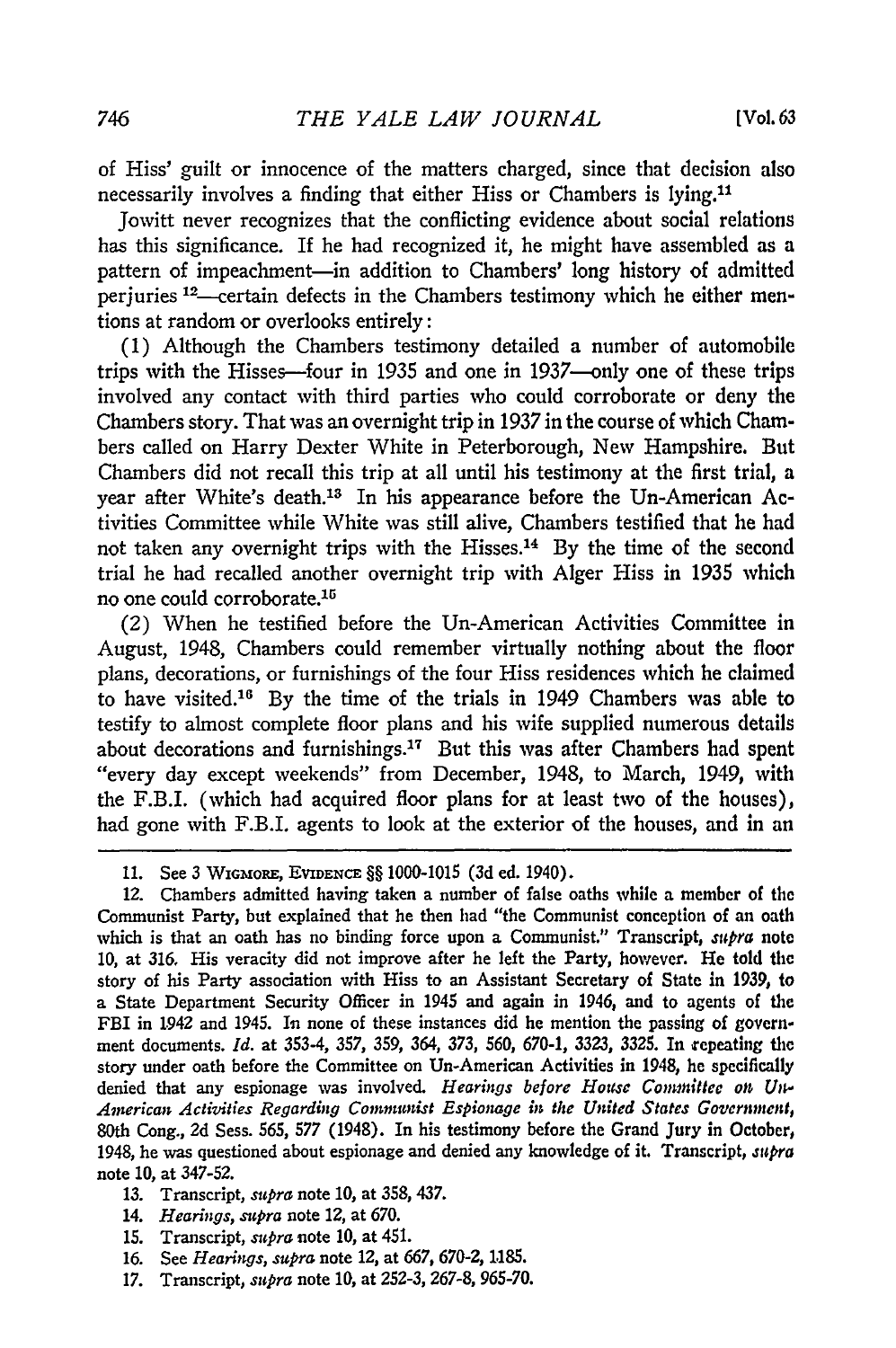F.B.I. office had interrogated two former maids of the Hisses about the interior of the houses.<sup>18</sup>

(3) Chambers told the Committee in August, 1948, that he had spent several nights at one of the Hiss residences.<sup>10</sup> In November, 1948, in his deposition in pre-trial proceedings on Hiss' libel suit against him, he reaffirmed this testimony and added a tentative recollection that there were three bedrooms in that house.20 But after he had been told by Hiss' former maid in February, 1949, that the house had only two bedrooms, both of which were occupied by the Hiss family,<sup>21</sup> he lost all recollection of ever having spent a night in that house.<sup>22</sup>

(4) At the first trial, Chambers recalled for the first time that he had borrowed \$400 from Hiss to purchase a car in November, 1937.<sup>23</sup> This testimony came several months after the Government had subpoenaed the Hiss savings account record—a record which showed a withdrawal of \$400 on November 19, 1937.24

(5) Mrs. Chambers' description of one of the Hiss residences which the Chambers were supposed to have visited in 1937 or 1938 omitted a tree and put a concrete porch in its place.<sup>25</sup> This was accurate enough at the time of the trial, but the removal of the tree and the substitution of the porch did not take place until 1946.26

II

In other respects Jowitt's account of the case seems to suffer from lack of complete information about it-a lack which can be only partially attributed to the distance from which he surveyed it.

Jovitt takes note of the testimony of Lee Pressman before the Un-American Activities Committee in 1950 in which Pressman admitted that he was a member of the "Ware group" of the Communist Party in Washington, D.C., in 1934-5, but testified that Hiss was not a member of that group at that time.<sup>27</sup> (This testimony contradicts Chambers' story before the Committee, wherein he had Hiss in the "Ware group" from 1934 until 1936,<sup>28</sup> but it is not necessarily inconsistent with his later testimony at the trials, wherein he had Hiss "separated" from the "Ware group" in 1934.<sup>29</sup>) But Jowitt makes no mention of the testimony of Nathaniel Weyl before the Senate Subcommittee on Internal Security in February, **1952,** that he was a member of the

- **23.** *Id.* at 263-4, 547-8.
- 24. *Id.* at 6S9-99.
- 25. *Id.* at 96S-9, 1054-60.
- 26. *Id.* at 1736-42.

- *28. Hearings, supra* note 12, at 576-7, 1179-81.
- 29. Transcript, *supra* note **10,** at **233-8.**

<sup>18.</sup> *Id.* at 284,434-5, 462-70, 670-3, 1734-45, 1546-8, 1570-2.

<sup>19.</sup> *Hearings, supra* note 12, at **1185.**

<sup>20.</sup> Transcript, *supra* note **10,** at 490-L

<sup>21.</sup> *Id.* at 469-70, 1571-2.

<sup>22.</sup> *Id.* at 490-2.

<sup>27.</sup> Hearings before House Committee on Un-American Activities Regarding Com*mnnimn in the United States Government,* 81st Cong., 1st Sess. 2844-901 **(1950).**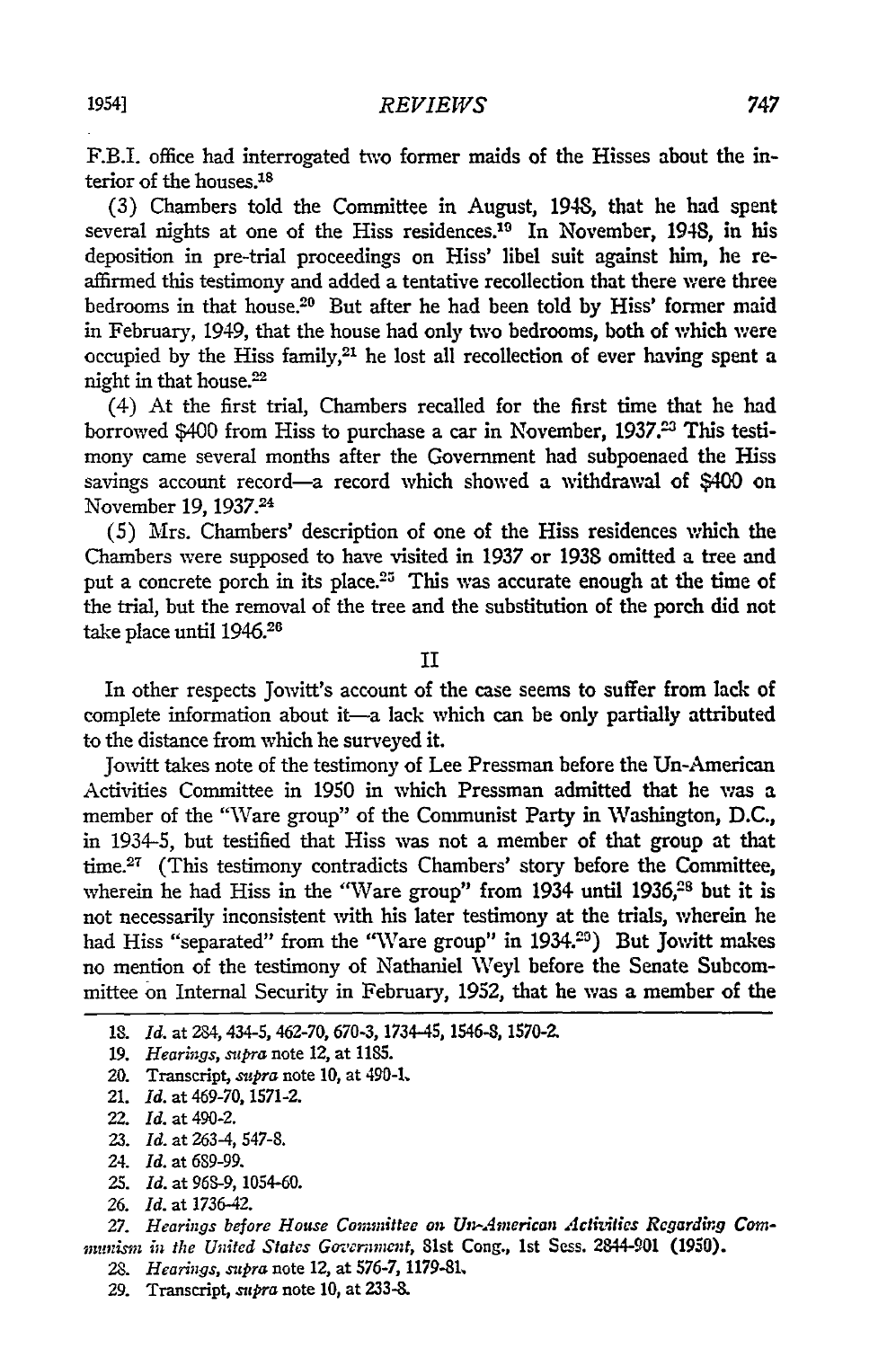"Ware group" during the first six months of 1934 and definitely saw Hiss at "more than two" though perhaps not as many as five meetings of that group. $80$ (Weyl's greatly expanded recollection of January, 1953, that he had belonged to the group from the fall of 1933 to the summer of 1934 and had seen Hiss at from thirty-five to forty meetings,<sup>31</sup> probably came too late for Jowitt's consideration.)

Jowitt makes much of the fact that at all times before Chambers produced the State Department documents which he allegedly received from Hiss he placed the date of his own break with the Communist Party as sometime in 1937; but after producing the documents (all of which were dated between January 5, 1938 and April 1, 1938) Chambers had to revise his recollection so that at the first trial he fixed the date of his break as April, 1938, and at the second trial he pin-pointed it precisely at April 15, 1938.<sup>82</sup> But Jowitt does not follow up on this point with relevant additional facts: Chambers also testified that "about a month" after his break with the Party he secured employment with the Oxford University Press translating a book, and that he then went to Florida and spent the month of May or June, 1938, there doing the translation.<sup>33</sup> Documentary evidence from the files of the Oxford University Press, submitted with Hiss' unsuccessful motion for a new trial, shows that the Press was shipping manuscript of the book to Chambers pursuant to previous arrangements at least as early as March 18, 1938, and that Chambers mailed the first 100 pages of completed translation from Florida on May 1, 1938.34

The point that most troubles Jowitt, of course, is the matter of the typewritten copies of documents. They must have been typed at or after the dates of the originals-which bore dates from January through April *1,* 1938. Mrs. Hiss testified that she had given away a Woodstock typewriter in December, 1937, but there was other evidence indicating that the gift was not made until sometime in 1938. Defense counsel produced in court a Woodstock machine which they had traced through the original and several successive donees and which the Hisses identified as the one they had formerly owned. A Government expert testified without contradiction that certain documents admittedly typed by the Hisses on the Woodstock which they had owned and the documents which Chambers allegedly received from Hiss were typed on the same machine.

Against all this, Jowitt offers only a half-hearted suggestion that Chambers

**30.** *Hearings before Senate Subcommittee on Internal Security on The Institute of Pacific Relations,* 82d Cong., 2d Sess. 2798-803 (1952).

31. Weyl, *I Was in A Communist Unit With Hiss,* U.S. News and World Report, Jan. 9, 1953, pp. 22-40.

32. Transcript, *supra* note 10, at 264, 486-7.

33. *Id.* at 264-5, 552. In his book, Chambers is less definite on dates, but tells essentially the same story. He broke with the Party in April, 1938, went into hiding in Maryland, and began work on the translation. Later, he went to Florida for "exactly a month" and while there he finished the translation. CHAMBERS, WITNESS 44-58 (1952).

34. Appendix to Brief for Appellant, pp. 99a, 102a, United States v. Hiss, *201* F.2d *372* (2d Cir. 1953).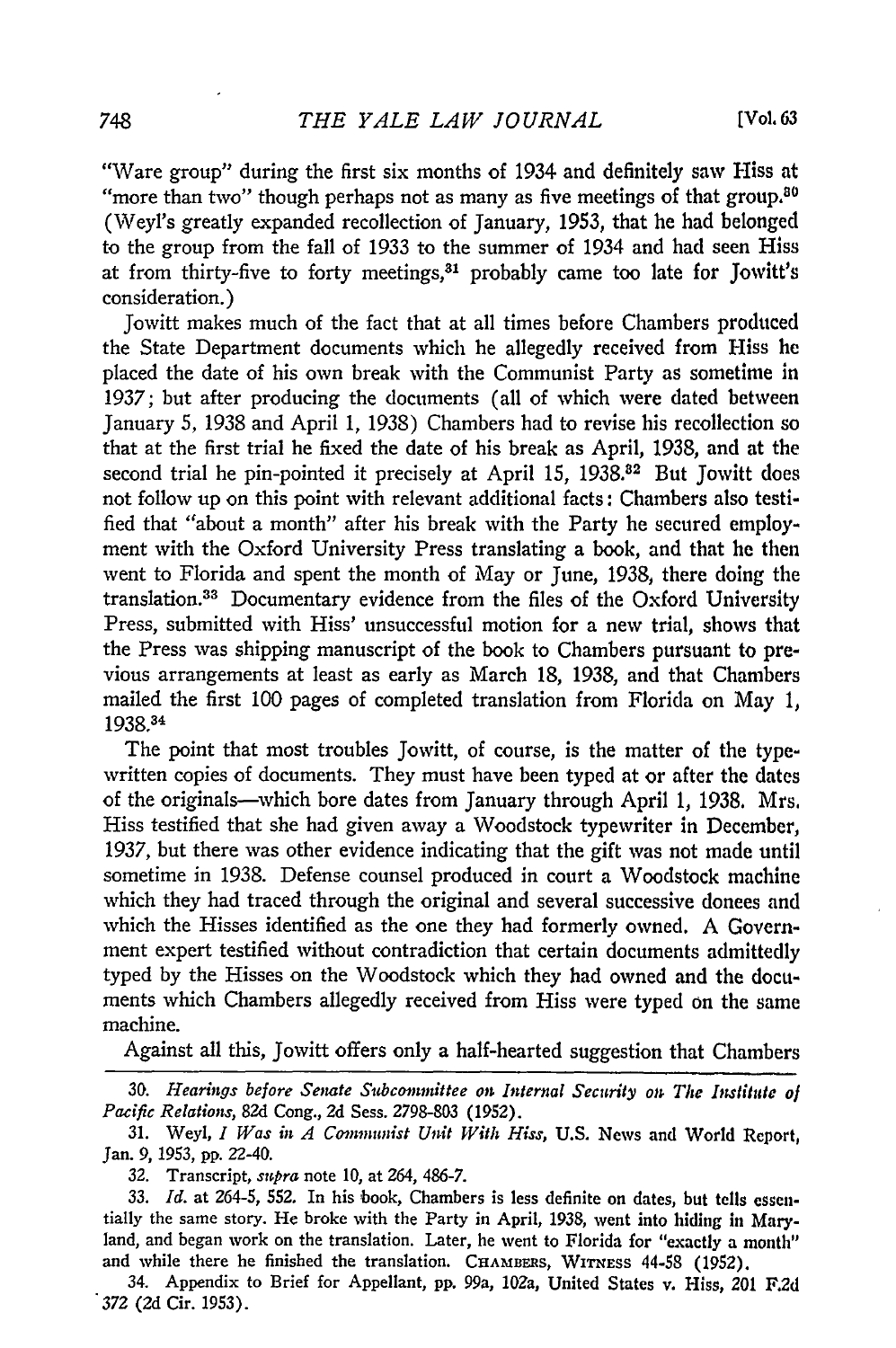## *REVIEWS*

"may possibly have had opportunity of getting access to the typewriter, either before or after" the Hisses gave it away.<sup>35</sup> He seems completely unaware of the fact that new defense counsel for Hiss had abandoned this theory at least as early as January, 1952, and by early March, 1952, had submitted in support of the motion for new trial the theory that the machine which was introduced at the trial was erroneously identified by the Hisses and was in fact a "forged" machine deliberately altered to resemble in its peculiar typing characteristics the still undiscovered Hiss machine. This theory was bolstered by affidavits of apparently qualified and disinterested experts to the effect that the introduced machine bore "positive signs of having been deliberately altered" and that specialists retained by defense counsel had, working entirely from samples of the typing of the introduced machine, constructed a test machine the typing of which so nearly duplicated that of the introduced machine that a qualified expert--who would never hitherto have supposed such a duplication possible-would be deceived.<sup>36</sup> There were, of course, contradictory affidavits from other apparently qualified experts for the Government, and the motion for new trial was denied without any resolution of this conflict among the experts. But, while the new defense theory may involve, as the judge denying new trial said, "many improbabilities,"<sup>37</sup> it is as entitled to mention as the equally improbable alternative Jowitt offers.

## III

Perhaps it is expecting too much to ask an English writer to keep abreast of all relevant developments in this case. Certain allowances must doubtless be made for a foreign author far removed from and presumably unfamiliar with our sources of information. But there are other indications-which do not appear in his book as finally published in this country-that Jowitt did not employ the sources available to him with the greatest of care and industry.

As his book was originally written, published in England, and planned for publication here,<sup>38</sup> Jowitt referred to Noel Field and Laurence Duggan, both of whom were described by Chambers as persons who would have some knowledge of Hiss' alleged connection with the Communist Party, and added: "Chambers says in *Witness* that during the Hiss case Field... disappeared into Soviet-controlled Europe, and that Duggan had a 'fatal fall from his New York offce window,' also during the case. He may well be right, for aught I know, in both these statements."30 Later, Jowitt comments upon defense counsels' failure to call a number of witnesses for Hiss-including Duggan.<sup>40</sup> If he

40. P. 311.

**<sup>35.</sup>** P. **278.**

**<sup>36.</sup>** Appendix to Brief for Appellant, *supra* note 34, at 59a, 63a, 126a.

<sup>37.</sup> United States v. Hiss, 107 F. Supp. **128** (S.D.N.Y. 1952).

<sup>38.</sup> The book was published in England on April 30, 1953. It was originally scheduled for publication here on May 28, **1953,** but was not published until mid-July, **1953.**

**<sup>39.</sup>** P. **125.** Citations in this note and in notes 40 and 43 *in fra,* are to advance copies of the American edition. The corrections referred to at note **46** *infra,* may be **found** in the published version of the American edition at the same page numbers.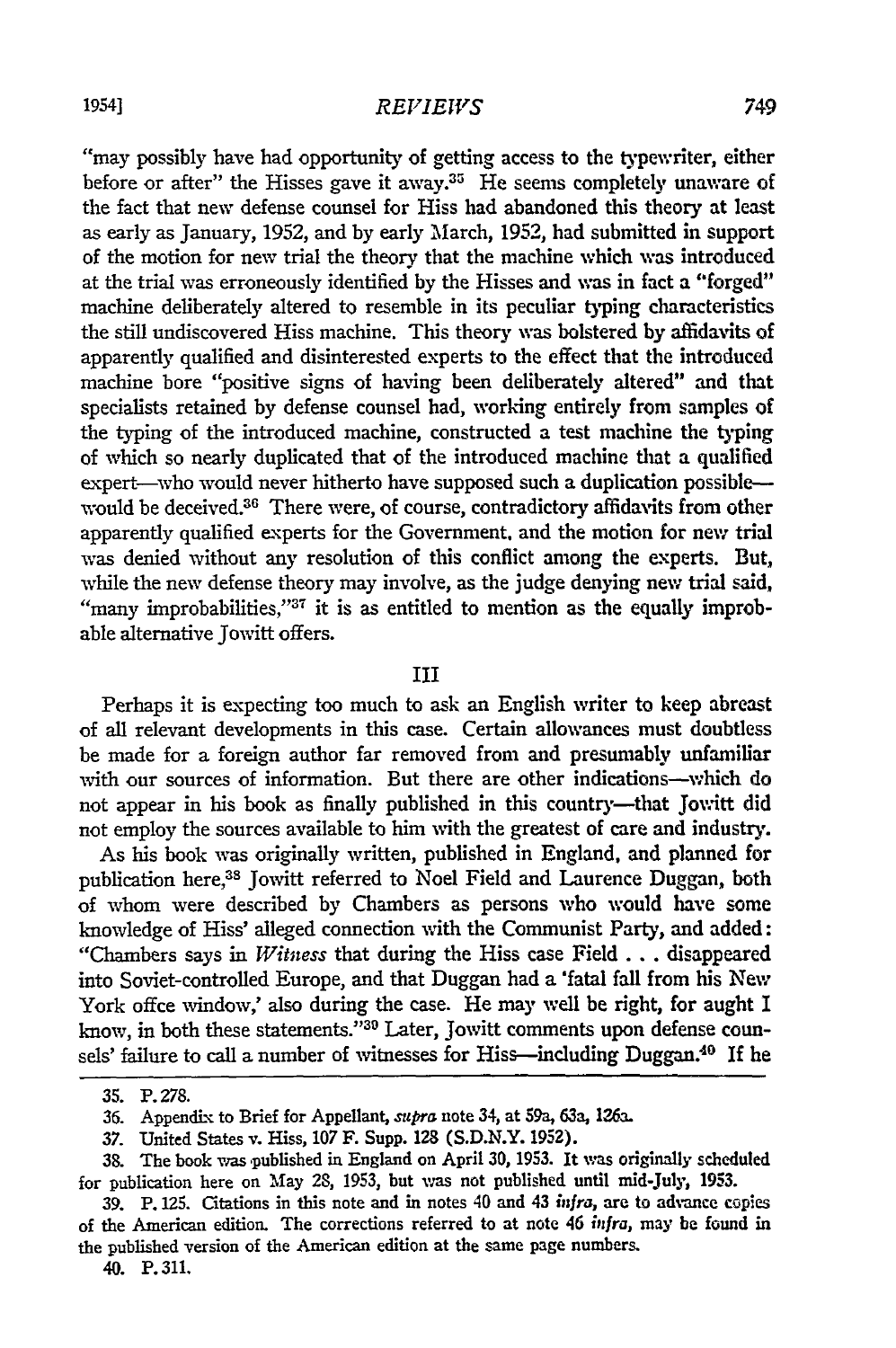had repressed his insouciance long enough to spend a few minutes with the newspaper files in any well stocked library, Jowitt could have learned that the State Department in October, 1949, announced that Field had disappeared the previous June,<sup>41</sup> and that Duggan died December 20, 1948-five months before Hiss' first trial.<sup>42</sup>

Again, Jowitt was sure that it might have made some difference to the jury, in passing upon the authenticity of the documents incriminating Hiss, if it had known that Chambers attempted suicide before producing them.48 It might, if that were the fact. But Chambers' book, which contains the only account of his attempted suicide, clearly fixes that event as subsequent to his production of the documents. <sup>44</sup>

It was after an English reviewer<sup>45</sup> had pointed out these errors that the unhappy American publisher recalled advance copies of the Jowitt **book** to make the necessary corrections. <sup>46</sup>

But if some of the relevant evidence in the Hiss case is overlooked or misconstrued in Jowitt's account, other evidence is made to do remarkable duty. At the second trial, as he had before, Donald Hiss emphatically denied Chambers' testimony that he was a member of the Communist Party and was not cross-examined on his denial.47 Jowitt professes to be quite aware of the hazards of cross-examining "a witness whose evidence is in direct conflict with the evidence given by your own client" when there is no "material on which to base the cross-examination," and he concedes that Prosecutor Murphy apparently had "no material of any sort or kind on which to cross-examine Donald Hiss."<sup>48</sup> Yet, solely on the basis of Murphy's failure to cross-examine, Jowitt concludes: "If ever a man was cleared of the aspersions cast upon him, that man was Donald Hiss. This, in turn, casts doubt and discredit on the story Chambers has told."<sup>49</sup> The fact that Alger Hiss was not cross-examined on his testimony that documents which he gave to Chambers while counsel for the Nye Committee were not confidential is similarly treated as demonstrating that Chambers lied when he said they were confidential, and hence as again

45. The Times (London) Literary Supplement, May **15, 1953, p. 315.**

46. Jowitt also took advantage of the occasion to make at least one other correction. In his first appearance before the Un-American Activities Committee, Chambers testified that Harold Ware was the organizer of a communist group to which Hiss allegedly once belonged. He was then asked, "What was his real name?" and replied, according to the official transcript, "As far as I know, Harold Ware. I never knew him." *Hearings,* supra note 12, at **575.** Jowitt originally noted the discrepancy between this reply and Chambers' later testimony that he had met Ware many times and that it was Ware who introduced him to Hiss, but has now corrected his account to add that he has been advised that the official transcript is erroneous and that the full answer was "I never knew him to use any other name." P. 121.

47. Transcript, *supra* note **10,** at **1700-7.**

48. **Pp.** 233-4.

49. P. 342.

<sup>41.</sup> N.Y. Times, Oct. 8, 1949, p. 5, col. 2.

<sup>42.</sup> The Times (London), Dec. 22, 1948, **p.** 3, col. 3.

<sup>43.</sup> **Pp. 45,** *58,* 183, 187, 282, 336.

<sup>44.</sup> CHAMBERS, WITNEsS 744-7, **773-5 (1952).**